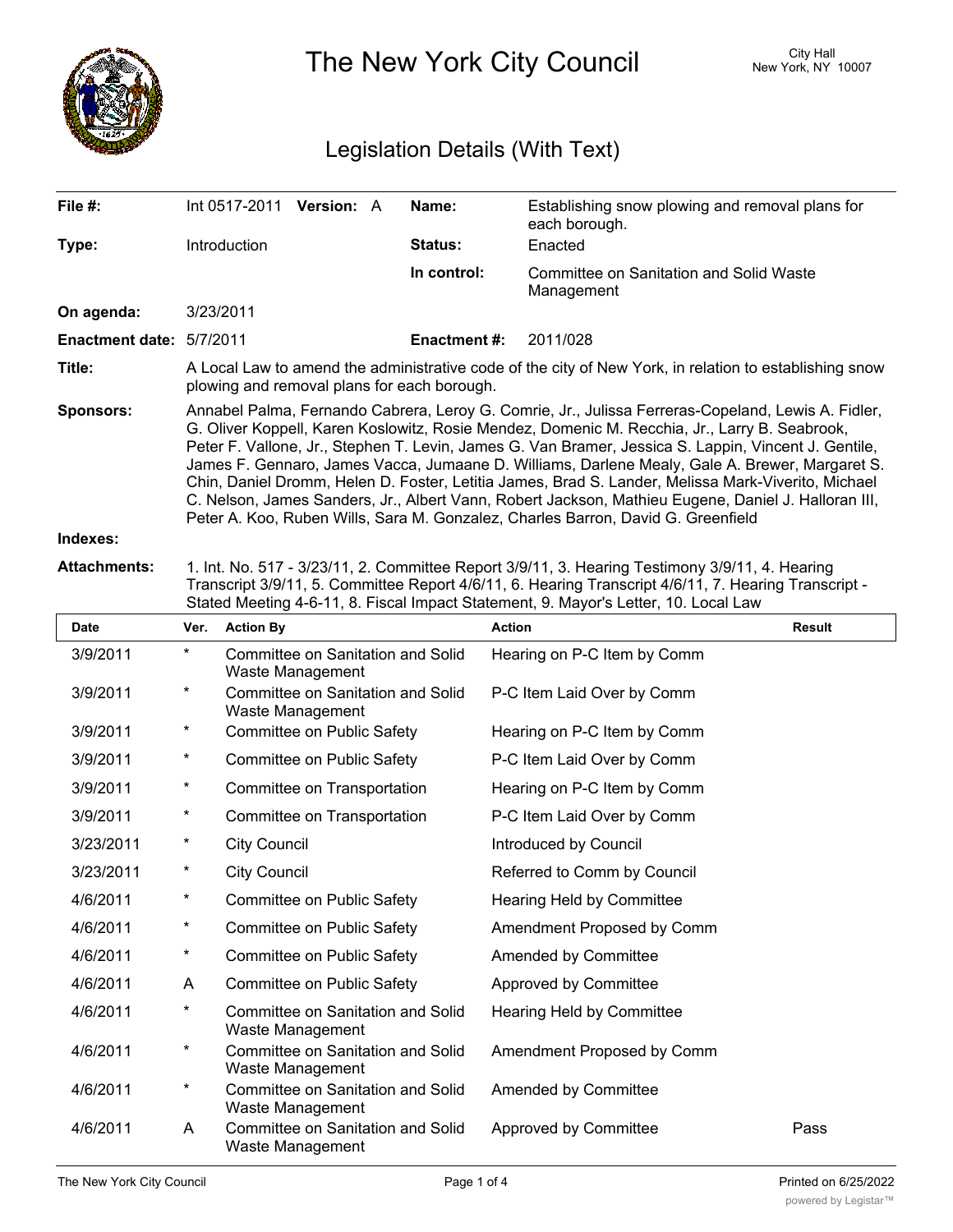**File #:** Int 0517-2011, **Version:** A

| 4/6/2011 | Α | City Council   | Approved by Council       | Pass |
|----------|---|----------------|---------------------------|------|
| 4/6/2011 | A | City Council   | Sent to Mayor by Council  |      |
| 5/7/2011 | А | Administration | City Charter Rule Adopted |      |
|          |   |                | Int. No. $517-A$          |      |

By Council Members Palma, Cabrera, Comrie, Ferreras, Fidler, Koppel, Koslowitz, Mendez, Recchia, Seabrook, Vallone, Levin, Van Bramer, Lappin, Gentile, Gennaro, Vacca, Williams, Mealy, Brewer, Chin, Dromm, Foster, James, Lander, Mark-Viverito, Nelson, Sanders Jr., Vann, Jackson, Eugene, Halloran, Koo, Wills, Gonzalez, Barron and Greenfield

A Local Law to amend the administrative code of the city of New York, in relation to establishing snow plowing and removal plans for each borough.

Be it enacted by the Council as follows:

Section 1. Chapter 1 of title 16 of the administrative code of the city of New York is amended by adding

a new section 16-124.1to read as follows:

§ 16-124.1 Borough-based snow plowing and removal plans. a. The following terms shall have the following meanings for purposes of this section:

(1) The term "bus shelter" shall mean a location that has a cover or ceiling and is intended to be used as

shelter for individuals waiting to board a New York city transit authority vehicle, and shall include three feet on

any open side of such shelter and to the curb on all portions of the sidewalk covered under this provision.

(2) The term "bus stop" shall mean a location that is not a bus shelter, designated by signage for New York city transit authority vehicles to pick up or discharge passengers, which location includes five feet of the sidewalk and the gutter immediately adjacent to the curb for the portion of such curb.

(3) The term "curb cut" shall have the same meaning as defined in section 27-480 of the code.

(4) The term "pedestrian median" shall mean a direct path between curb cuts on a median strip dividing a roadway or, where no curb cuts exist on such a median strip, the portion of the median strip designed to be traversed by pedestrians in order to cross the roadway that such median strip divides.

(5) The term "primary street" shall mean a street that is determined by the department to be of the first priority for purposes of snow plowing and/or removal.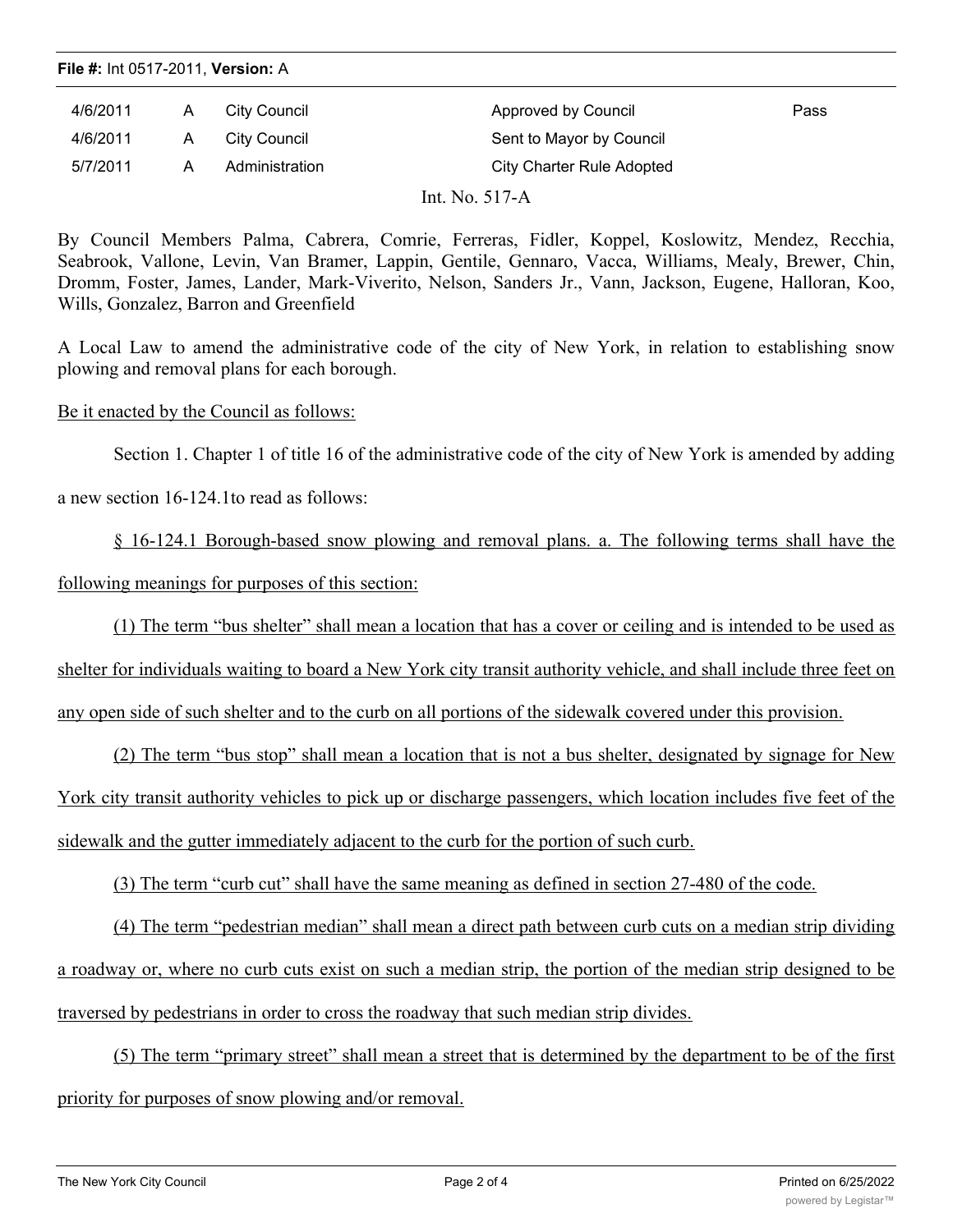## **File #:** Int 0517-2011, **Version:** A

(6) The term "snow event" shall mean any snowfall equal to or in excess of six inches within a period of twenty-four hours in any of the five boroughs based on the department of sanitation's measurements.

b. Beginning on November fifteenth, 2011, and on every November fifteenth thereafter, the commissioner shall submit to the council and make available to the public on the city's website a snow plowing and removal plan for each borough that shall include, but not be limited to, the following:

(1) The address of each department garage and other department facility within the borough identified by district or section and the number of uniformed department employees assigned to each such garage or facility for purposes of addressing snow conditions;

(2) An inventory by district of department-owned snow management equipment and resources and a city -wide inventory of other city-owned snow management equipment and resources that could, if available, be used during a snow event, as determined by city officials and the agency, office, agencies or offices responsible for the deployment of such city-owned snow management equipment and resources;

(3) (i) Definitions of each of the priority designation categories, including criteria for making such designations and any changes to the previous year's priority designation category and the reasons for such changes; and (ii) a link to a website on which a map of each community district with the priority designation categories for each street in such district is viewable;

(4) How the department plans to address the following types of tasks during a snow event: (i) plowing and/or removal of snow and ice from streets within each borough; (ii) plowing and/or removal of snow and ice from curb cuts and pedestrian medians at intersections on primary streets; (iii) plowing and/or removal of snow and ice from crosswalks, sidewalks adjacent to parks and bus stops; and (iv) dispersal of salt, sand or other material applied to roads in icy or snowy conditions; and

(5) The commissioner shall designate and identify the following: (i) the borough chief or chiefs who will be responsible for the implementation of the applicable borough-specific snow plan; (ii) department personnel who will report to the office of emergency management on a city-wide basis during snow events and